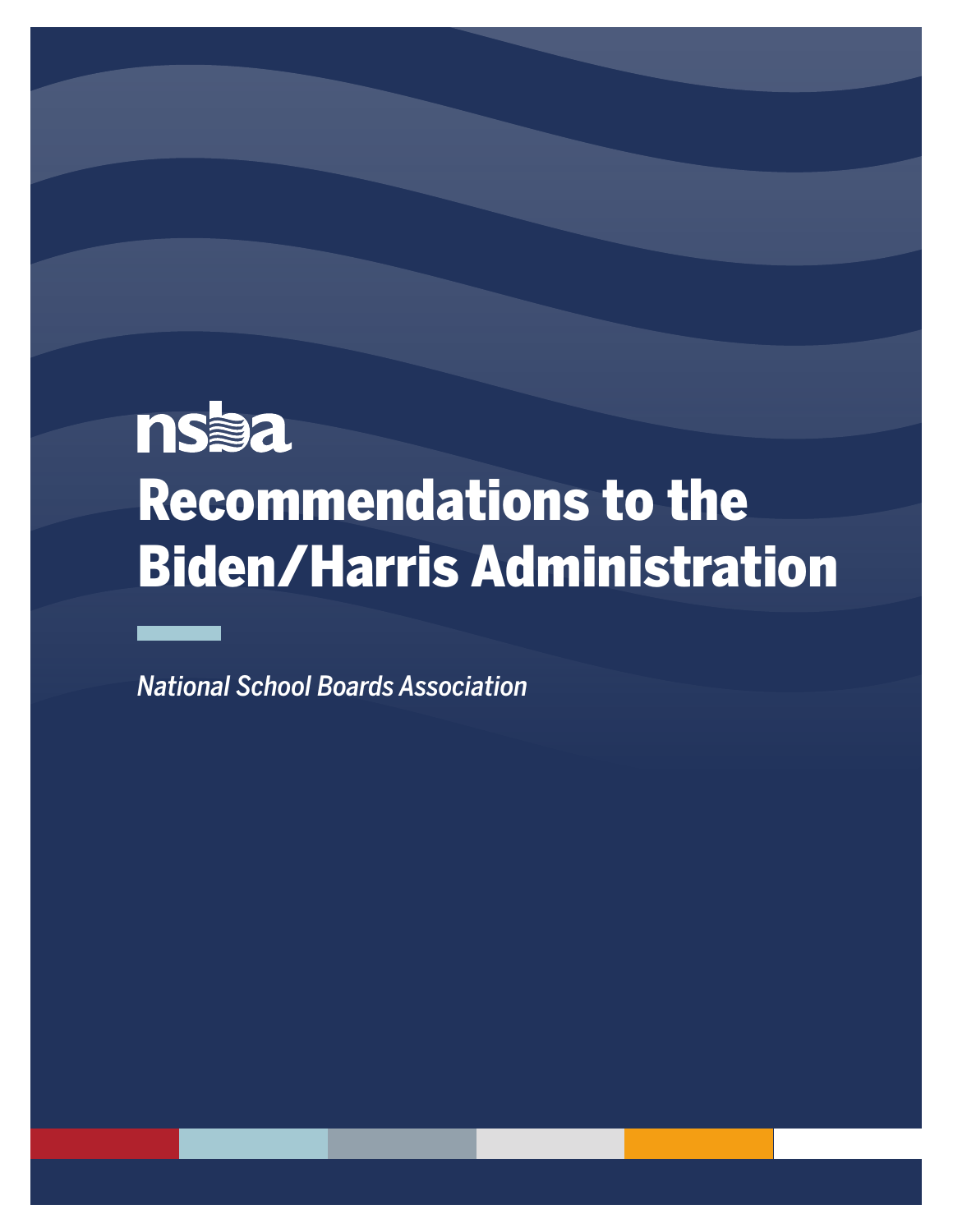The National School Boards Association (NSBA) looks forward to working with the Biden/Harris administration and Congress to improve education and equity for the approximately 50 million students—90% of all American students—who are educated by our public schools. NSBA is pleased to offer these recommendations to the U.S. Department of Education (ED) and other relevant agencies as the Biden/Harris administration prepares its agenda for the next four years.

NSBA launched its new advocacy and policy focus on October 27, 2020, [Public School Transformation](https://nsba.org/Advocacy/Federal-Legislative-Priorities/school-transformation-now)  [Now!,](https://nsba.org/Advocacy/Federal-Legislative-Priorities/school-transformation-now) which calls for concentration in 2021 and beyond on access, equity, and innovation to promote student mastery of 21st century skills and improved national learning. Public schools face three extraordinary challenges during this difficult time.

- 1. COVID-19 forced school buildings to close and students to work online across the nation on an unprecedented scale.
- 2. There is heightened racial unrest and tension as witnessed by events over the summer that has highlighted the lack of equity in our education system.
- 3. There is a continued lack of progress in preparing students with the requisite 21st century and real-world skills necessary for success in today's information- and technology-driven world.

NSBA has been focused on these three crucial issues through NSBA's [Center for Safe Schools,](https://www.nsba4safeschools.org/home) created in 2019; the [Dismantling Institutional Racism in Education](https://www.nsba.org/Advocacy/Equity/DIRE) (DIRE) initiative, created this summer; and through the [Center for Public Education](https://www.nsba.org/Services/Center-for-Public-Education), a long-standing arm of NSBA that focuses on key education policy areas, best practices, and innovation. *The Public School Transformation Now! effort amplifies the work in these three areas, uniting them in a call for a more innovative, equitable, and safe public education system that is student-focused and promotes improved learning through modern approaches to instruction.*

Our recommendations address the ongoing national emergency while setting a vision for the future of public schools across the nation. The first set of recommendations is for immediate steps during the first 30 days after the inauguration. The second set of recommendations is focused on the sustained work over the first year and beyond to improve and transform public schools, which is tied to the success of the nation. We stand ready to work with the Biden/Harris administration to transform America's public schools and guarantee access, equity, and innovation for each child in every school.

# Key Education Recommendations for the First 30 Days of the Biden/Harris Administration:

# *Appoint a Special Presidential Task Force on Public School Transformation and Equity*

• NSBA urges President Biden to establish a special task force focused on public education under the leadership of First Lady, Dr. Jill Biden. This task force should explore how to transform and improve learning in public schools through innovation and instruction that better promotes 21st century skills and improved equity. The task force should issue a report to the President and to the U.S. Secretary of Education within six months to help the Biden/Harris administration develop policies that promote innovation, equity, and transformation to inform key education laws, such as the reauthorization of the Elementary and Secondary Education Act (ESEA) and the Higher Education Act (HEA), especially as this law is pertinent to the effectiveness of teacher preparation programs.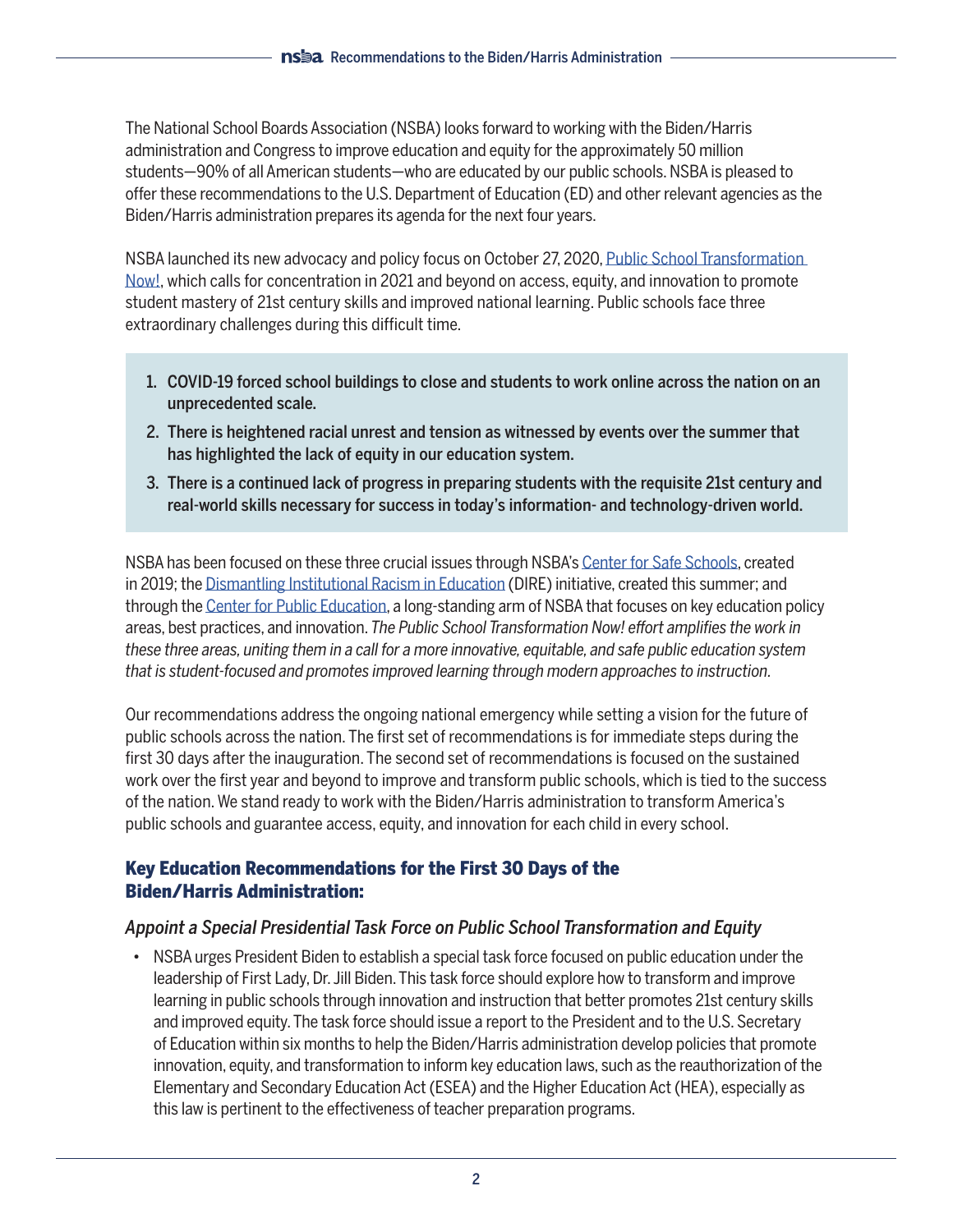- The task force's primary goal should be creating an equitable education system that better prepares students for success in a career and/or post-secondary learning after high school graduation. Thus, the task force should examine: the need for increased public education funding, flexibility, and resources that promote innovative instruction models such as personalized learning; exploring modern accountability and assessment systems, including a shift to formative assessments, less emphasis on standardized testing, and more focus on competency-based advancement; teacher recruitment, retention, and enhanced educator professional development; social and emotional health of students and trauma-informed practices; improving digital equity in education; better use of technology and digital resources; increasing the federal investment for students with disabilities; investments in school infrastructure to modernize school buildings; and exploring other policies and practices to provide a more equitable and excellent education for all students.
- The task force should be comprised of key public education stakeholders, including representatives of NSBA and local school boards; educators and other school leaders; state leaders in government and education; higher education representatives including community colleges, and key leaders in business and workforce development; and innovators. Further, in addition to ED, other federal agencies and officials that impact education such as the White House Domestic Policy Council, the Federal Communications Commission, the Department of Agriculture, the Department of Health and Human Services, the Department of Labor, and the Department of the Interior among others should be represented on the task force.

# *Provide COVID-19 Emergency Relief and Other Assistance:*

- NSBA has been calling for immediate relief for public schools of at least \$200 billion since the pandemic forced most school buildings across the nation to close. The recommended funding breakdown includes \$175 billion for states to use for K-12 purposes, \$13 billion for the Individual with Disabilities Education Act (IDEA), and \$12 billion for Title I to assist students from low-income families. Moreover, NSBA calls for a minimum of an additional \$12 billion focused on closing the homework gap, the term commonly used when referring to the lack of equitable student access to high capacity broadband at home. The administration should direct that funds designated for the homework gap be distributed through the Universal Service Fund Schools and Libraries Program (E-Rate) that is under the authority of the Federal Communications Commission.
- Educators and school personnel should be deemed as essential workers under the COVID-19 vaccine protocols so that they can receive vaccinations as soon as possible to ensure that school buildings can reopen safely to protect students, their families, and school employees.
- The Biden/Harris COVID-19 taskforce should be expanded immediately to include representatives of public education, including representatives of local school boards.
- The U.S. Department of Education should grant temporary waivers from the accountability requirements in the Every Student Succeeds Act in 2021 due to the difficulties that have arisen from COVID-19.

# *Reverse Discriminatory Executive Actions and Rules that Harm Public Schools and Students*

• The executive message issued on November 2, 2020, by President Trump establishing an Advisory 1776 Commission should be rescinded. This action would interfere in local decisionmaking concerning school curriculum and would harm efforts by many school districts to offer comprehensive and unbiased subject matter concerning American history.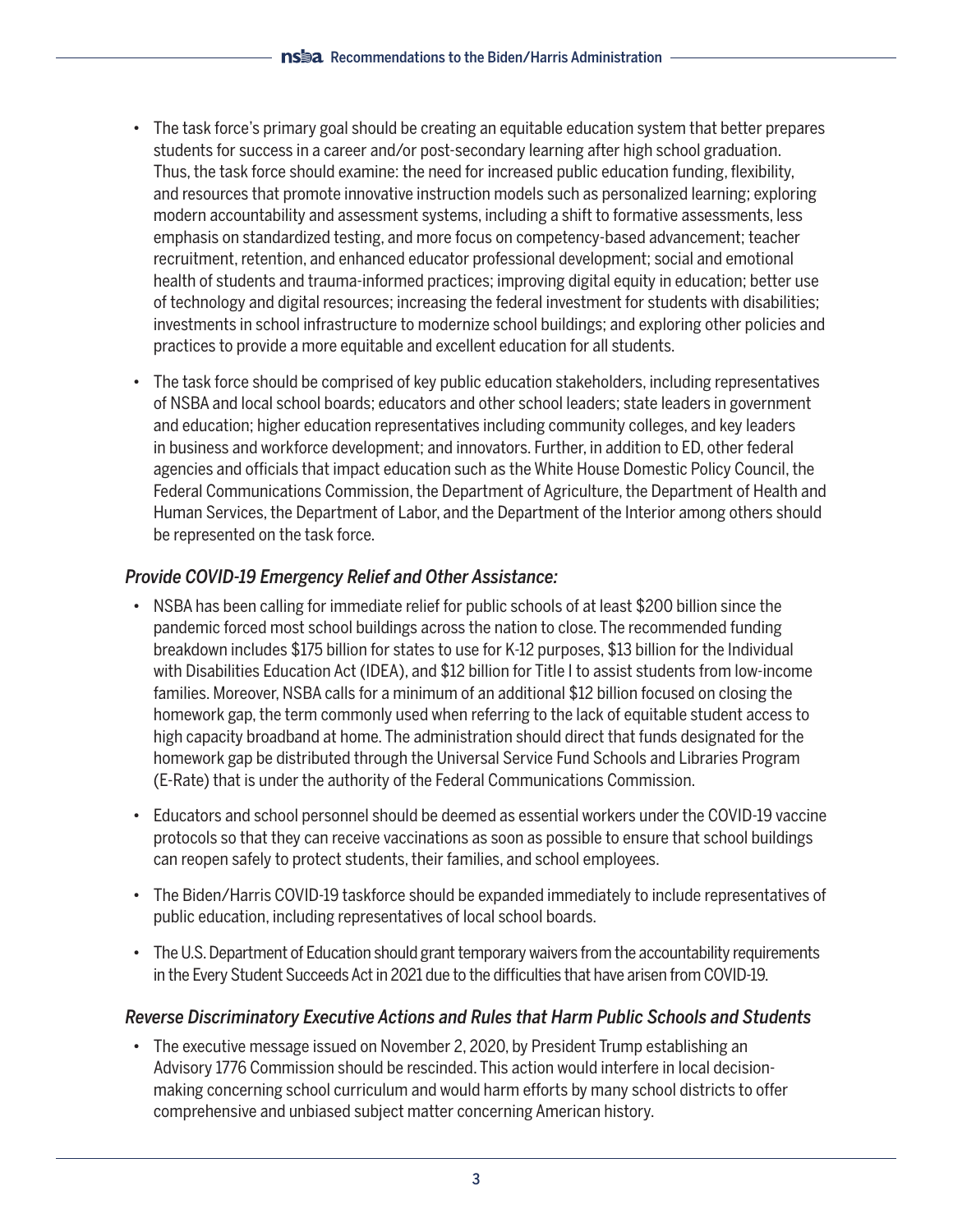- The rule issued by the U.S. Department of Education concerning Title IX Sexual Harassment regulations should be modified by starting the "Notice and Rulemaking" process to make it responsive to the needs of K-12 schools, removing burdensome and constrictive requirements.
- All rules that harm the Deferred Action for Childhood Arrivals (DACA) program enacted by the previous administration should be immediately rescinded. The U.S. District Court in Brooklyn ruled that the Acting Secretary of Homeland Security acted illegally—by potentially harming more than 640,000 individuals who receive protection from deportation and indefinitely closing the program to new applicants—but DACA students also need swift assurances from the new administration that they can continue to attend school without fear from the federal government. The administration should also consider whether additional action should be issued to strengthen DACA until a permanent legislative solution to assist Dreamers can be proposed by the President and passed by Congress.
- NSBA urges that the U.S. Department of Agriculture's proposed change to eligibility guidelines for the Supplemental Nutrition Assistance Program (SNAP) be withdrawn due to the students and families who would be susceptible to food insecurity as a result of any change to the SNAP program. When this rule was originally proposed, as many as 982,000 children would no longer be directly certified for free school meals due to the change. COVID-19 has only exacerbated food insecurity for countless families across the nation.
- President Trump's executive message issued on September 20, 2020, limiting diversity and equity training by federal contractors and recipients of federal grants should immediately be rescinded. This action would harm important equity training that school districts around the nation employ to educate employees on issues related to diversity, equity, and inclusion. The Biden/Harris administration should consider ways to strengthen these important training programs.
- NSBA recommends the U.S. Department of Homeland Security (DHS) immediately abandon any efforts to expand the definition of "public charge" as used in the Immigration and Nationality Act, which was recently struck down by a federal court. This should include abandoning any appeals of the ruling or redrafting of the definition. Many immigrant families—including those who have children who were born in the U.S.—would forgo enrollment for needed public benefits out of fear of losing the eligibility to adjust their immigration status. The regulatory change could lead to increased hunger and homelessness among the families that schools serve and to undercounts of low-income students for purposes of federal funding.
- The administration should call for schools NOT to administer student discipline based on race, color, or national origin—consistent with data and research findings on racial disparities in student discipline, including out-of-school suspension, which emphasized positive reinforcement of student behaviors and appropriate supports and interventions, and exclusionary discipline used as a last resort.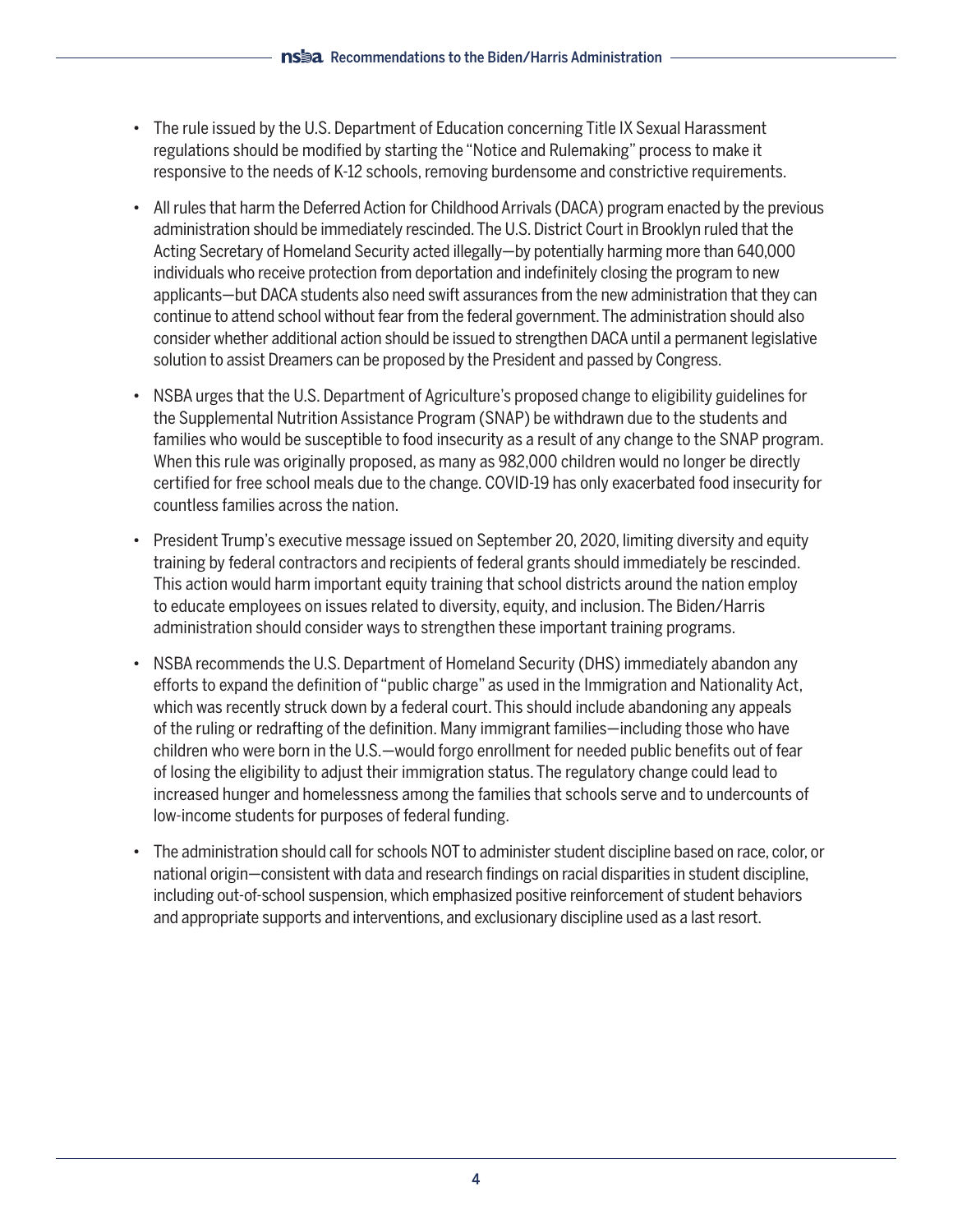# Key Education Recommendations for the Biden/Harris Administration in 2021 and Beyond:

## *Promote Public School Innovation and Oppose Diversion of Taxpayer Funds to Private Schools*

• The last four years have included a problematic focus diverting federal funds away from public school students to support private education. COVID-19 magnified the massive negative impact of this harmful policy decision. NSBA urges the new administration to strongly oppose voucher proposals and other attacks on public education funding. Instead, we encourage you to increase investment in public schools to promote school transformation and innovation. Educational options that are available for students at local public schools; district-approved charter schools; magnet schools with a specialized focus on certain areas such as science, technology, arts, engineering, and mathematics (STEAM); and schools offering a suite of different instructional models—such as a shift to more student-centered and personalized learning to promote deeper learning and skill development—should be expanded to better promote 21st century skills. The federal government must also provide increased funding and resources to support public school transformation to boost student achievement through IDEA, Title I, and other revenue streams. There should also be investments to help systemically underserved students by strengthening the Head Start program to better provide services for pre-Kindergarten students and through Title III of ESEA to help students who are English Learners get the resources they need. There must be a strong investment in public school students, especially for the populations of students that require the most assistance.

# *Provide Full Funding of the Individuals with Disabilities Education Act (IDEA)*

• Providing students with disabilities an excellent education is not only a legal requirement under IDEA, but also the correct and moral thing to do. Public schools across the nation are committed to providing those students with opportunities to learn and succeed every day. While local districts are providing this valuable service, the federal government has not lived up to its responsibility to provide adequate funding to help local schools with the efforts to educate students with disabilities. This failure not only hurts the more than 7 million students with disabilities; but it also hurts all the students who attend public schools. The new administration should fully fund IDEA in its budget or offer a pathway to implement full funding over a 10-year period, as called for by legislation in the most recent Congress, the bipartisan and bicameral IDEA Full Funding Act.

# *Help Students from Low-Income Families Through Increased Funding for Title I*

• Students from low-income families face numerous challenges that require enhanced resources and assistance. The Title I program of the ESEA, as amended by the Every Student Succeeds Act (ESSA), provides necessary funding to local educational agencies and schools that have high numbers and/ or percentages of students from low-income families. NSBA believes funding for the Title I program should be increased and would support the President's proposal to triple funding for this important program that helps level the playing field so all students can have an excellent education.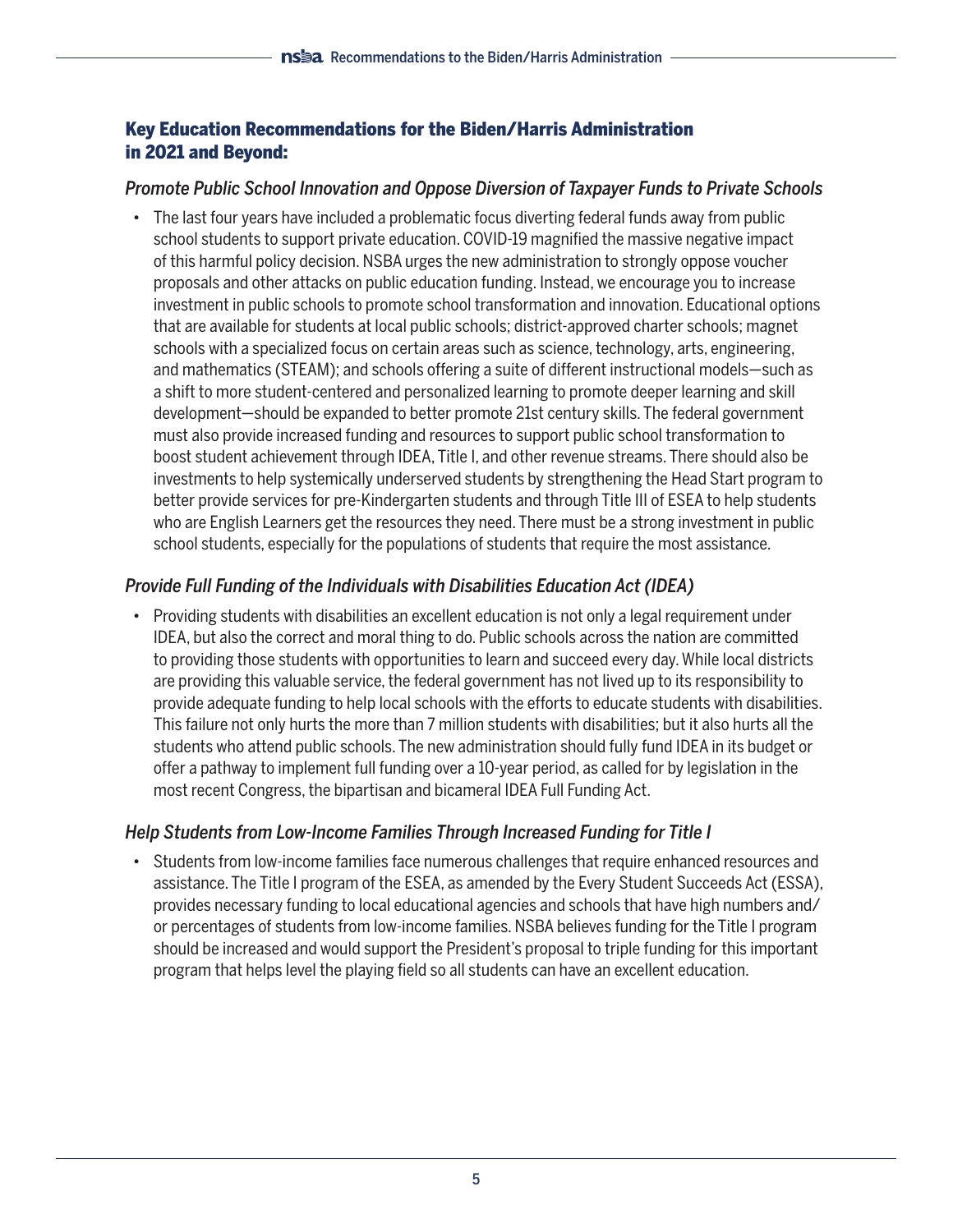## *Promote Digital Equity and Close the Homework Gap*

- Almost 17 million public school students lack adequate access to high-speed broadband and/or internet devices. The new administration must make closing the digital divide in education a high priority. This will require focus from the President, the Department of Education, the Federal Communications Commission (FCC), and other agencies. President Biden should call on Congress to invest in eliminating broadband infrastructure gaps and in investing in the students and families without adequate home high-speed broadband and/or internet devices. The administration also should engage with the major technology companies and internet providers on this important issue.
- This infrastructure work should include a request by the administration for the funding the FCC needs to support the implementation of the bipartisan Broadband DATA Act (approved by Congress earlier this year).
- The National Education Technology Plan should focus on issues that have arisen because of COVID-19 and include input from relevant stakeholders, including NSBA and local school boards.
- Further, NSBA urges Congress and the FCC to reinstate net neutrality, as it is beneficial to school districts and communities for affordable broadband connectivity, especially to those in rural and remote areas.

#### *Focus on Teacher Recruitment, Retention, and Professional Training*

• The growing shortage of teachers was a major problem in education prior to COVID-19; and the pandemic has made the issue that much more desperate. Immediate steps must be taken to recruit more teachers to the profession and provide resources for teachers to help retain them in the profession. The next reauthorization of the Higher Education Act (HEA) must do more to strengthen educator preparation and encourage high-performing students to become teachers through proposals such as the bipartisan Preparing and Retaining Education Professionals (PREP) Act. ESEA Title II funding should be increased to allow for modern professional development focused on better using technology and student learning data and teaching in innovative instruction models that can better prepare students to have necessary 21st century skills.

#### *Invest in School Infrastructure*

• The administration must make a strong investment in school infrastructure. NSBA supports modern, well-designed, and safe school buildings, with resources that improve learning and facilitate student achievement—including high-speed broadband connections and state-of-the-art science laboratories—and that feature energy-efficient green building designs. NSBA supports a federal government commitment to work with states and school districts to fund the rebuilding and construction of public schools. This includes securing bipartisan support for the aspects of the Rebuild America's School Act that would spur school infrastructure projects. NSBA also supports reinstating advance refunding into the federal tax code, which would help school districts and other municipal bond issuers secure significant savings in finance costs for capital improvement projects and other purposes, which is necessary to properly fund public schools. The loss of this funding tool costs school districts millions of dollars and prevents securing additional savings for taxpayers.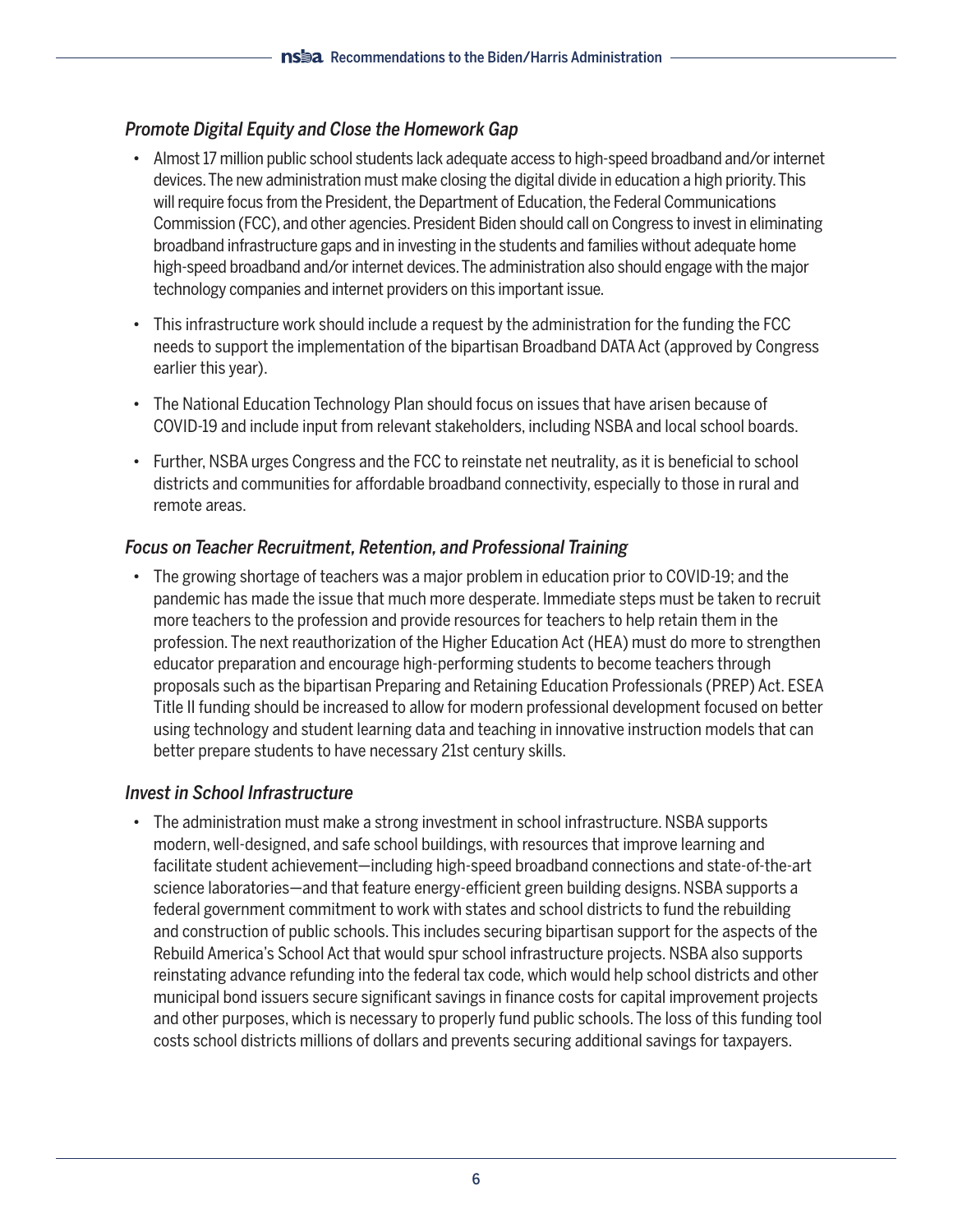## *Focus on Cybersecurity and Student Privacy*

• The recent ransomware and other serious cyberattacks on public schools further indicate the need for stronger prevention programs to mitigate the massive privacy and network security risks associated with today's information-driven world. Cybersecurity investments must be included as part of emergency education and broadband funding provided by Congress. It is also important the administration works with the major technology companies and internet providers to help address these issues. There should also be a focus on better protecting the data and privacy of students. The 40-year-old Family Educational Rights and Privacy Act (FERPA) does not adequately address the needs of students, school districts, parents, state education agencies, and federal education policies. NSBA urges that FERPA be modernized so schools can use data to best serve students and families, while at the same time protecting the privacy and security of personal information and the health and safety of school communities. NSBA also encourages federal policies that support effective training regarding data usage, privacy, and security protections for administrators, teachers, and other personnel. Finally, NSBA strongly supports the ED Privacy Technical Assistance Center (PTAC) and recommends it be strengthened to help school districts understand federal privacy requirements and deal with the numerous privacy issues raised by the pandemic and the broader transition to greater digital learning.

# *Pass Legislation to Protect Dreamers and Establish a Pathway to Citizenship*

• NSBA recommends the Biden/Harris administration and members of Congress from both parties act swiftly to amend the Illegal Immigration Reform and Immigrant Responsibility Act of 1996 to restore the pathway to U.S. citizenship for qualified undocumented students previously protected by the DACA program. We seek an extension of the DACA program through a measure that will provide the immediate support for continuity and reassurance that students will not be separated from their families and communities, and that their education will not be jeopardized. The nation's immigration laws also must continue to accommodate school districts that hire international teachers for high-need subjects, world languages, and other shortage areas. Laws must be enacted that enable school districts to fulfill their responsibility to educate all children who reside within their respective boundaries, regardless of immigration status.